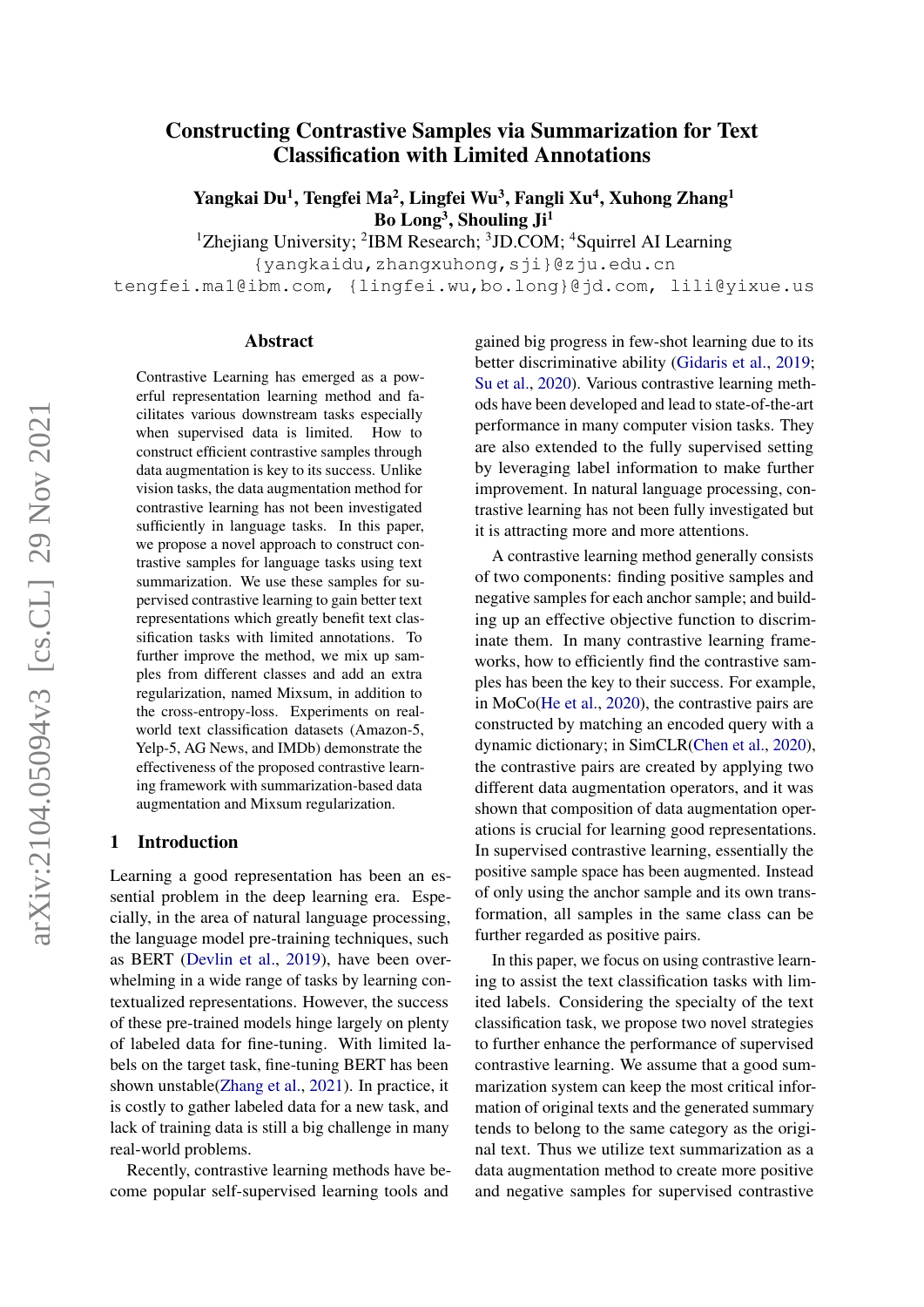learning. Furthermore, we propose Mixsum, an idea similar to the methodology of mix-up[\(Zhang](#page-9-3) [et al.,](#page-9-3) [2018\)](#page-9-3), which combines texts from different categories and creates new summary samples to further augment the data for contrastive learning. We adapt the supervised contrastive loss to the Mixsum setting, and show that it brings great benefit for text classification when training data is extremely scarce.

Our main contributions are listed as below:

- We propose a new contrastive learning framework for text representation learning and mitigate the label deficiency problem for text classification.
- We employ text summarization, a new data augmentation method, to construct positive and negative sample pairs for contrastive learning.
- We improve the supervised contrastive learning method by mixing up the samples in different categories. Combining with the summarization based data augmentation method, our model shows superior performance on three real-world datasets.

# 2 Background and Related Works

### 2.1 Contrastive Learning

The main idea of contrastive learning is minimizing the vector distance between anchor examples and positive examples while maximizing the vector distance between anchor examples and negative examples.

Self-supervised contrastive Learning has been demonstrated effective on many computer vision tasks [\(He et al.,](#page-9-2) [2020;](#page-9-2) [Chen et al.,](#page-8-2) [2020\)](#page-8-2). In a self-supervised contrastive learning framework, anchor samples are the original data samples, positive samples are the augmented anchor sample, and negative samples are generally set to all other samples in the mini-batch.

<span id="page-1-0"></span>
$$
L_{self} = \sum_{i=1}^{N} -log \frac{exp(f(x_i) \cdot f(x_{2i})/\tau)}{\sum_{k=1}^{2N} 1_{i \neq k} exp(f(x_i) \cdot f(x_k)/\tau)}
$$
(1)

Equation [1](#page-1-0) is the self-supervised contrastive learning objective for the popular SimCLR framework [\(Chen et al.,](#page-8-2) [2020\)](#page-8-2). For each mini-batch with N anchor samples, we can get another N positive samples by data augmentation, concatenate them to

form a new batch. Then for each anchor examples index, i in the range  $\{1, 2, ..., N\}$ , the index for the corresponding positive sample is  $2i$ , and all other  $2N - 2$  samples in the batch are negative samples.  $f(\cdot)$  is a representation model mapping the input samples to a normalized dense vector in  $R^d$ , and  $\tau$  is the temperature parameter. Contrastive learning on NLP tasks also arises much research intensity recently. [Fang et al.](#page-8-3) [\(2020\)](#page-8-3) propose to learn sentence-level representations by fine-tuning BERT[\(Devlin et al.,](#page-8-0) [2019\)](#page-8-0) with back-translation based data augmentation and self-supervised contrastive learning objective function. [Klein and](#page-9-4) [Nabi](#page-9-4) [\(2020\)](#page-9-4) propose to use contrastive learning for commonsense reasoning, and the proposed method alleviates the current limitation of supervised commonsense reasoning. [Khosla et al.](#page-9-5) [\(2020\)](#page-9-5) explore the general supervised contrastive learning loss and show the effectiveness of supervised contrastive learning. [Gunel et al.](#page-9-6) [\(2020\)](#page-9-6) introduced the supervised contrastive loss to the original cross-entropy loss for fine-tuning pre-trained transformers like Roberta[\(Liu et al.,](#page-9-7) [2019\)](#page-9-7) and BERT[\(Devlin et al.,](#page-8-0) [2019\)](#page-8-0), which is highly related to our work. Our approach is different from these previous works in that we utilize a new data augmentation, i.e. summarization, for supervised contrastive learning. Our Mixsum method is also never explored by those methods.

#### 2.2 Beyond Empirical Risk Minimization

The general theme of supervised learning is minimizing the empirical risk of datasets by defining a loss function l, which describes the difference between the model prediction  $f(x)$  and target label y. The expected risk of the datasets can be described in Equation [2.](#page-1-1)

<span id="page-1-1"></span>
$$
R(f) = \int l(f(x), y)dP(x, y) \tag{2}
$$

 $P(x,y)$  is the distribution of the dataset, which is unknown but can be approximated by empirical distribution. Then we can now approximate the expected risk by empirical risk in Equation [3.](#page-1-2)

<span id="page-1-2"></span>
$$
R_e(f) = \frac{1}{n} \sum_{i=1}^{N} l(f(x_i), y_i)
$$
 (3)

Minimizing the empirical risk in Equation [3](#page-1-2) is called Empirical Risk Minimization(ERM) [\(Vap](#page-9-8)[nik,](#page-9-8) [1999\)](#page-9-8). ERM will lead the model to memorize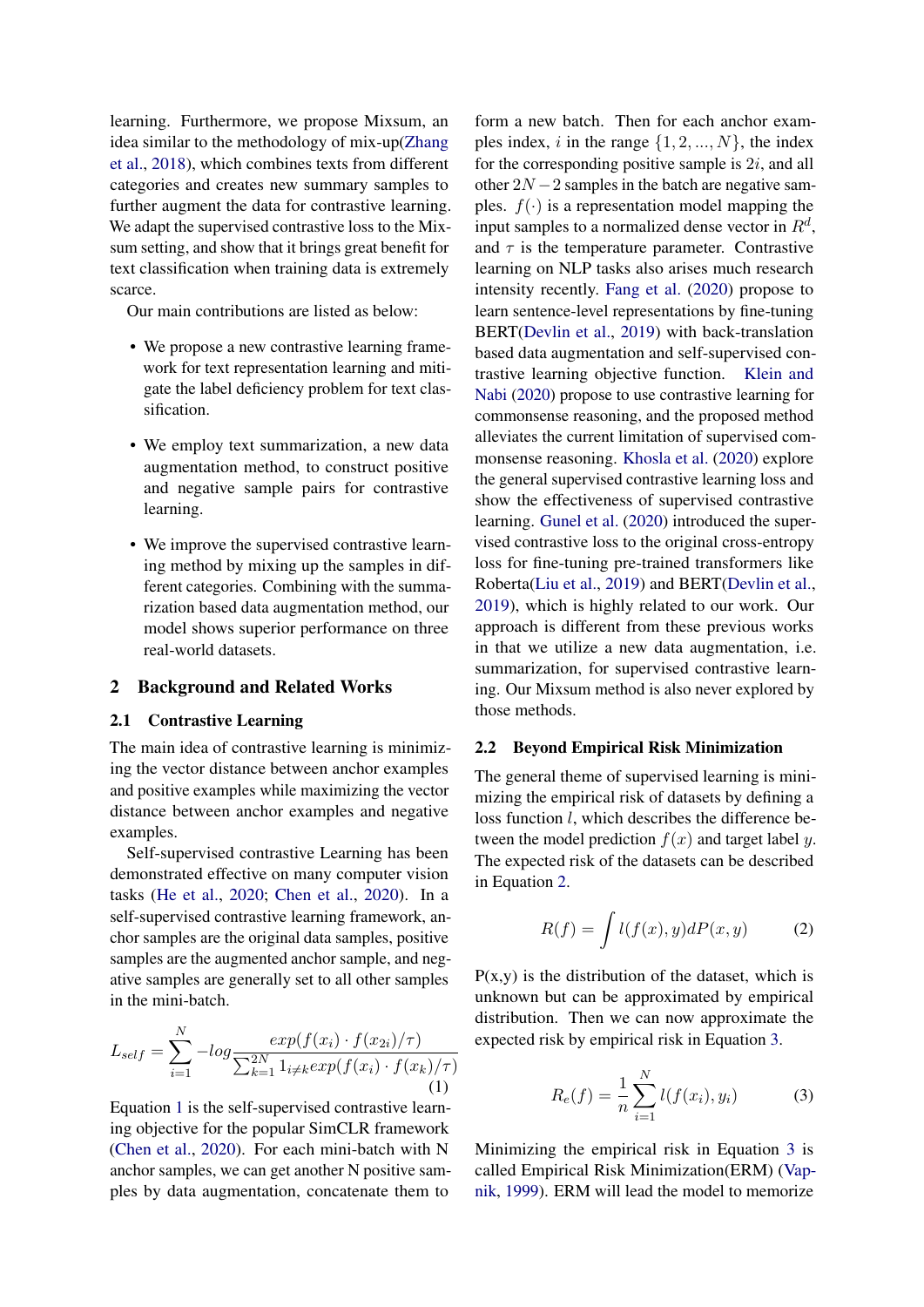the training samples and fail for data out of training samples. Motivated by the limitation of ERM, [Zhang et al.](#page-9-3) [\(2018\)](#page-9-3) propose a generic vicinal distribution, called mixup:

<span id="page-2-0"></span>
$$
\tilde{x} = \lambda x_i + (1 - \lambda)x_j
$$
  
\n
$$
\tilde{y} = \lambda y_i + (1 - \lambda)y_j
$$
\n(4)

[Zhang et al.](#page-9-3) [\(2018\)](#page-9-3) use this new vicinal distribution described in Equation [4](#page-2-0) to approximate the expected risk, and minimizing the empirical vicinal risk[\(Chapelle et al.,](#page-8-4) [2001\)](#page-8-4) in Equation [5.](#page-2-1)

$$
R_v(f) = \frac{1}{n} \sum_{i=1}^{N} l(f(\tilde{x}_i), \tilde{y}_i)
$$
 (5)

The proposed vicinal distribution–mixup, can be viewed as a form of data augmentation that leads the model to behave in between the training samples and soften the labels. Experiments demonstrate that mixup can improve the robustness of the trained model and avoid undesirable oscillations when predicting unseen samples[\(Zhang et al.,](#page-9-3) [2018\)](#page-9-3).

Besides, Kim et.al [\(Kim et al.,](#page-9-9) [2020\)](#page-9-9) proposed MixCo, which create a vicinal distribution for selfsupervised contrastive learning based on the idea of mixup[\(Zhang et al.,](#page-9-3) [2018\)](#page-9-3), they demonstrate the effectiveness of vicinal distribution minimization for self-supervised contrastive learning loss over image classification tasks. Inspired by mixup and MixCo, we propose a novel vicinal distribution, i.e. Mixsum, for supervised contrastive learning.

#### <span id="page-2-4"></span>3 Methods

# 3.1 Problem Definition

The task we want to solve is text classification with limited annotations. In the text classification task, the input data is usually a sentence, a paragraph or a document. Assume we have a small number of training samples with labels  $D_{train}$  and a large amount of unlabeled data  $D_{test}$ . For each text sample  $x \in D_{train}$ , it has a label y which is from L classes. And we want to predict the labels of all samples in the test data.

#### 3.2 Text Summarization

We propose to use text summarization as the data augmentation strategy for constructing positive and negative samples in supervised contrastive learning when the number of annotated training samples is limited. Intuitively, the summarization process can

filter out unnecessary and redundant information in the text and extract the most representative semantics. The summary owns the same label as its source text.

We use PreSumm [\(Liu and Lapata,](#page-9-10) [2019\)](#page-9-10) for automatic text summarization. PreSumm utilizes BERT as a general framework for both extractive and abstractive summarization, both of them can achieve great summarization quality even without text-summary pairs for finetuning. For each input text  $x$  we can get its summary  $x'$  by feeding the input text  $x_i$  to PreSumm model [6,](#page-2-2) where  $i$  is the index in Minibatch.

<span id="page-2-2"></span>
$$
x_i' = PreSumm(x_i) \tag{6}
$$

<span id="page-2-1"></span>We use the abstractive summarization model trained by [\(Liu and Lapata,](#page-9-10) [2019\)](#page-9-10) without any textsummary pairs for fine-tuning. Compared to extractive summarization, which can only generate summaries by extracting key sentences from original paragraphs, abstractive summarization can generate information-rich, coherent and less-redundant summary compared to extractive summary and do not have the limitation that summary is only from the original text.

Assuming the generated summaries belong to the same class as their original source texts, we can add them to the training samples.

# <span id="page-2-3"></span>3.3 Supervised Contrastive Learning

Although fine-tuning pretrained model using crossentropy is commonly used for text classification, and it achieves state-of-art results on many text classification tasks[\(Yang et al.,](#page-9-11) [2019\)](#page-9-11). However, this approach still can not achieve optimal performance in few-shot setting, where training data is limited. In order to alleviate this limitation, we propose to add a supervised contrastive learning objective [\(Gunel et al.,](#page-9-6) [2020\)](#page-9-6) and using text summaries as contrastive samples to train a more robust text classifier under the limited annotation setting.

The main idea of supervised contrastive learning is minimizing the intra-class representation distance while maximizing the inter-class representation distance. It would be easier for the classifier to learn a good decision boundary by applying supervised contrastive learning. This process can be achieved by minimizing Equation [7.](#page-3-0)

For each batch with  $N$  input texts and  $N$  labels, we first apply summarization to get the augmented  $N$  text summaries; then, we get  $2N$  samples in a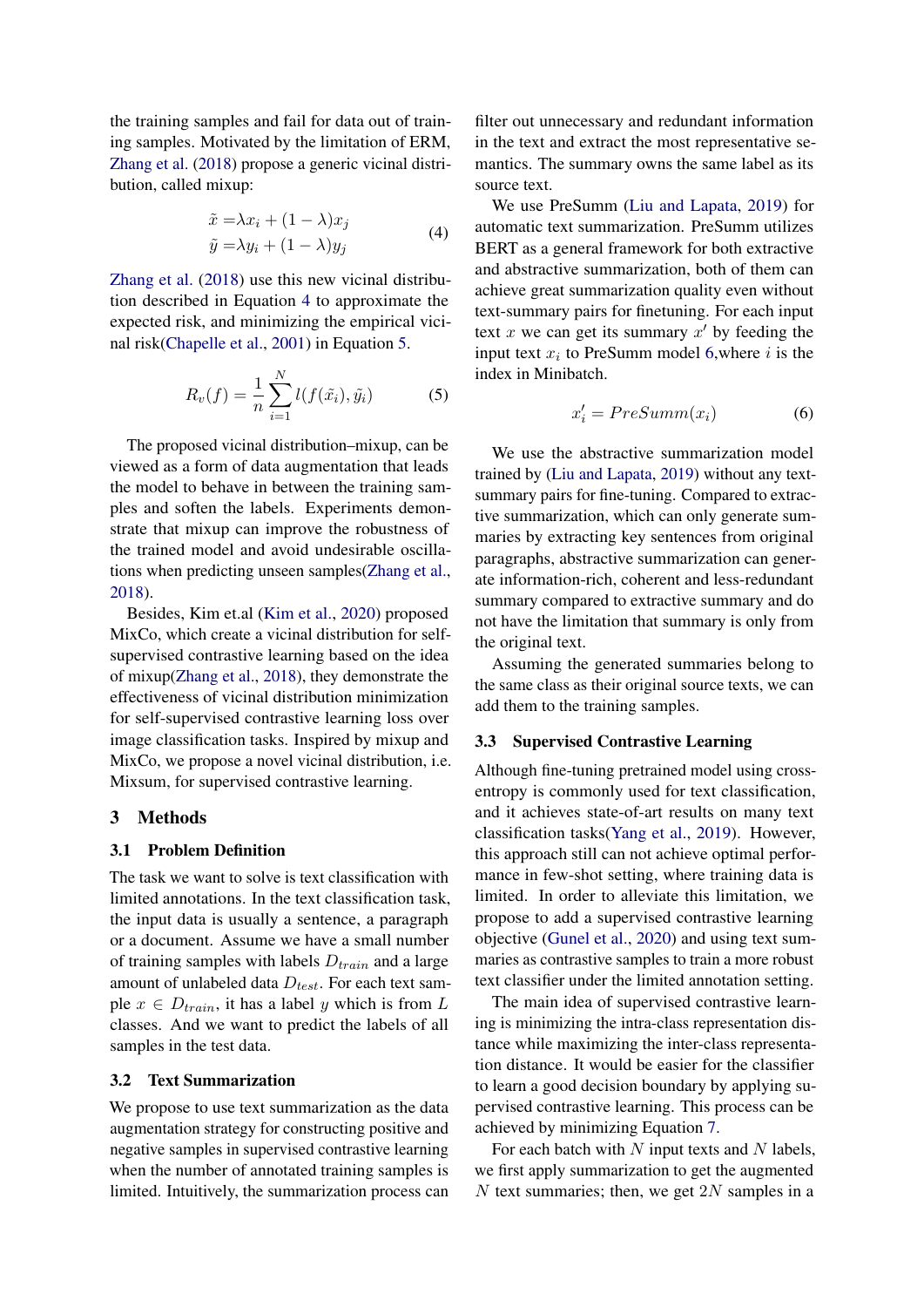<span id="page-3-5"></span>

Figure 1: Illustration of using summaries as contrastive samples for text classification.  $x_i$  is the original text,  $x'_i$  is the summary of  $x_i$ ,  $y_i$  is the target label for  $x_i$ . Randomly select another sample  $x_j$ , concatenate the summary of  $x_j - x'_j$  with  $x'_i$ , and use it as the contrastive sample of  $x_i$ 

batch. For each anchor sample  $x_i$ , we want to minimize the vector distance between  $x_i$  and positive samples  $x_i$ , whose labels  $y_i$  and  $y_j$  belong to the same class.

<span id="page-3-0"></span>
$$
L_{sup}(X,Y) = -\frac{1}{2N} \sum_{i=1}^{2N} \frac{1}{N_{y_i} - 1} \sum_{j=1}^{2N}
$$
  

$$
1_{i \neq j} 1_{y_i = y_j} \frac{exp(g(x_i) \cdot g(x_j)/\tau)}{\sum_{k=1}^{2N} 1_{k \neq i} exp(g(x_i) \cdot g(x_k)/\tau)}
$$
(7)

Where  $N$  is the mini-batch size, and  $2N$  is the size of the augmented batch after applying summarization.  $N_{y_i}$  is number of samples which have same labels as  $y_i$ . Labels for the summary is the same as the original text.  $X$  and  $Y$  are the batches of augmented training samples and target labels.  $g(\cdot)$  is  $l_2$  normalized representation of input text in  $\mathbf{R}^n$ , where *n* is the dimension of text feature used for supervised contrastive learning. The similarity measure of  $q(\cdot)$  is cosine similarity with temperature parameter  $\tau$ . The cosine similarity of  $q(x_i)$ and  $g(x_i)$  should be maximized when  $x_i$  and  $x_j$ come from the same class; otherwise it should be minimized.

Since contrastive learning can gain better performance when an MLP head is used [\(He et al.,](#page-9-2) [2020\)](#page-9-2), we also apply an MLP head upon the base text encoder  $\Phi(\cdot)$ . The text encoder  $\Phi(\cdot)$  can be any pretrained text encoder which maps a text to a dense vector in  $\mathbb{R}^d$ , eg. BERT[\(Devlin et al.,](#page-8-0) [2019\)](#page-8-0),

<span id="page-3-1"></span>XLNet[\(Yang et al.,](#page-9-11) [2019\)](#page-9-11), Roberta[\(Liu et al.,](#page-9-7) [2019\)](#page-9-7), LSTMs and CNNs[\(Zhang et al.,](#page-9-12) [2015\)](#page-9-12). d is the feature dimension of the text encoder. The entire text encoding process is expressed in Equation [8](#page-3-1) and [9.](#page-3-2)

$$
G(x) = MLP(\Phi(x))
$$
 (8)

<span id="page-3-4"></span>
$$
g(x) = \frac{G(x)}{||G(x)||} \tag{9}
$$

<span id="page-3-2"></span>Combining the cross-entropy loss in Equation [11](#page-3-3) with a trade-off parameter  $\lambda$ , we can get the final loss function in Equation [10.](#page-3-4)  $\lambda$  is a hyperparameter to control the relative importance of cross-entropy loss and supervised contrastive loss.

<span id="page-3-3"></span>
$$
L(X,Y) = \lambda \cdot L_{ce}(X,Y) + (1-\lambda) \cdot L_{sup}(X,Y)
$$
\n(10)

$$
L_{ce}(X, Y) = -\frac{1}{2N} \sum_{i=1}^{2N}
$$
  

$$
\mathbf{y}_{i} log(\mathbf{p}(x_{i})) + (1 - \mathbf{y}_{i}) log(1 - \mathbf{p}(x_{i}))
$$
(11)

$$
\mathbf{p}(x_i) = \text{Softmax}(\mathbf{W} \cdot \Phi(x_i) + \mathbf{b}) \tag{12}
$$

where  $y_i$  is the label of training sample  $x_i$  in onehot representation.  $p(x_i)$  is the predicted probability distribution generated by the text classification model.  $\Phi(\cdot)$  is the backbone text encoder, which is exactly the same as the text encoder used in the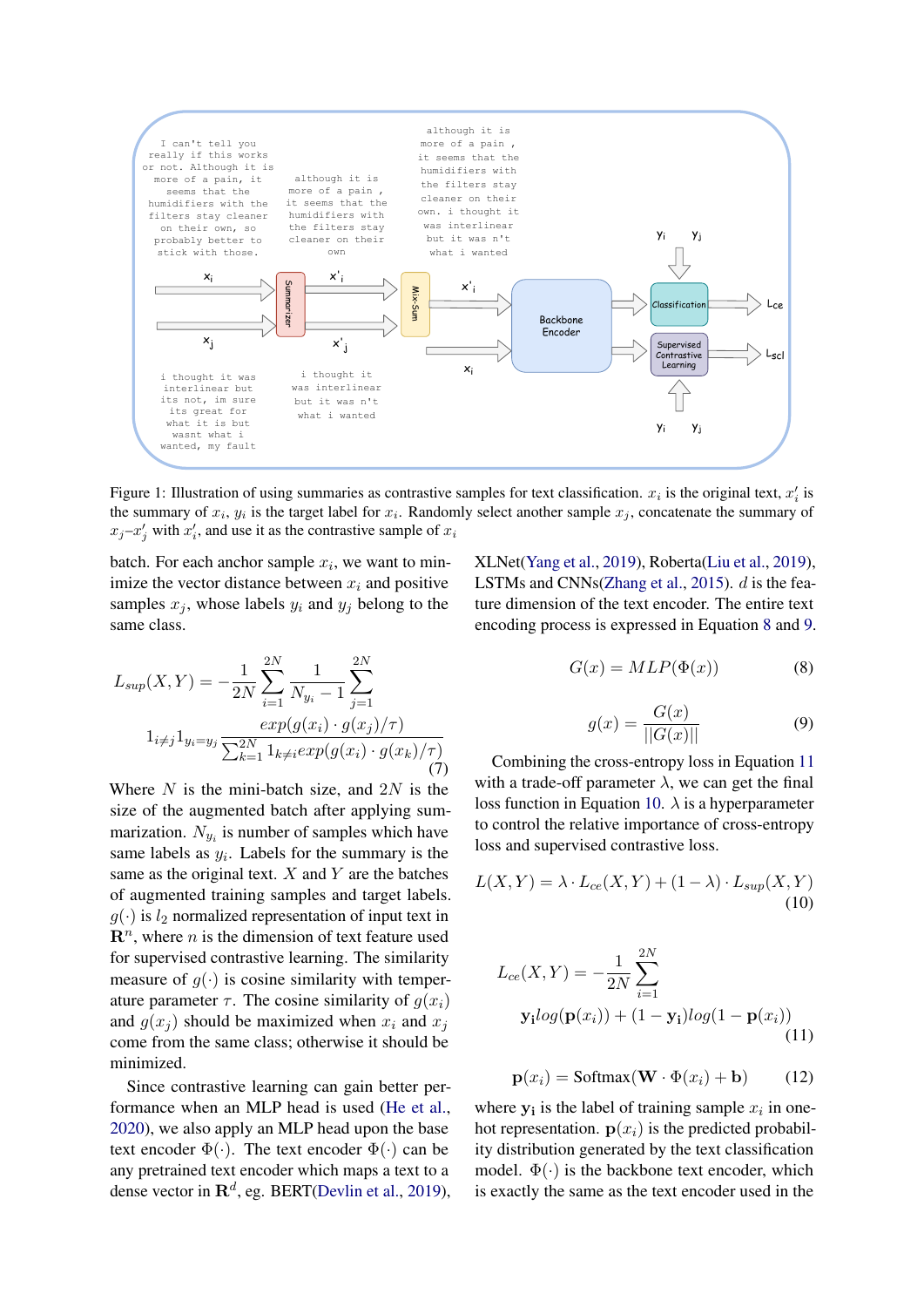supervised contrastive learning stage and the model weights also shared in supervised contrastive learning stage. W is a fully connected classification projection matrix in  $\mathbf{R}^{C \times d}$ , which map the text feature in  $\mathbf{R}^d$  to score vector of output classes in  $\mathbf{R}^C$ . b is the bias of the classification head in  $\mathbb{R}^C$ . C is the number of different classes across the training samples.

#### <span id="page-4-5"></span>3.4 Mixsum

We propose another novel method, i.e. Mixsum, by combining the idea of mix-up [\(Zhang et al.,](#page-9-3) [2018\)](#page-9-3) and using summarization to construct contrastive samples–to achieve better text classification performance under the limited annotation setting. Basically, the main idea is that summaries of concatenated texts from different classes contain the feature of both classes, then the newly generated summary can serve as the regularization for crossentropy loss and supervised contrastive learning objective, which can lead the model to behave in between the training samples and soften the labels.

Similar to mixup [\(Zhang et al.,](#page-9-3) [2018\)](#page-9-3), which use a convex combination of the input image to create the vicinal distribution, we propose to combine the summaries of texts from two different classes and use the conjunct summary as the augmentation.

There are also other methods for mixing the texts from two different classes, such as linear interpolation of sentence-level features[\(Guo et al.,](#page-9-13) [2019;](#page-9-13) [Sun et al.,](#page-9-14) [2020\)](#page-9-14) and word-level features[\(Guo et al.,](#page-9-13) [2019\)](#page-9-13). Those methods are also applicable under our setting. In the summarization context, concatenating two documents with the same weight is the simplest and most intuitive way to keep our model neat and practical. Consequently, we choose this method for mixing up the texts and the  $\lambda$  for mixing the vicinal label in Equation [4](#page-2-0) is also fixed at 0.5.

$$
\hat{x}'_i = x'_i | x'_j \tag{13}
$$

$$
\hat{y}_i = 0.5 \cdot y_i + 0.5 \cdot y_j \tag{14}
$$

<span id="page-4-2"></span>Where  $x'_i$  is the summary of the original text  $x_i$  in a batch, then randomly pick another summary  $x'_j$  in the batch and conjunct them together to form a mixup summary  $\hat{x}'_i$ . This process can be visualized in Figure [1.](#page-3-5) The new generated label  $\hat{y}_i$  follows the mix-up method introduced in [\(Zhang et al.,](#page-9-3) [2018\)](#page-9-3).

Same as the contrastive samples augmentation strategy mentioned in Section [3.3,](#page-2-3) we concatenate the original  $N$  input texts with the mix-up summaries to form a new Minibatch with 2N samples. Then we can formulate the new cross-entropy loss and supervised contrastive loss under Mixsum setting in Equation [15](#page-4-0) and [19.](#page-4-1)

<span id="page-4-0"></span>
$$
L_{ce}^{mix}(X, Y) = -\frac{1}{2N} \cdot \left( \sum_{i=1}^{N} \mathbf{y}_i \log(\mathbf{p}(x_i)) + (1 - \mathbf{y}_i) \log(1 - \mathbf{p}(x_i)) \right)
$$
  

$$
\sum_{i=1}^{N} \hat{\mathbf{y}}_i \log(\mathbf{p}(\hat{x}'_i)) + (1 - \hat{\mathbf{y}}_i) \log(1 - \mathbf{p}(\hat{x}'_i))) \tag{15}
$$

The first  $N$  samples in the Minibatch  $X$  are original texts, and the loss of those N samples remains the same as the cross-entropy loss. The later N samples in the Minibatch are mix-up summary.

Taking the Equation [14](#page-4-2) to Equation [15,](#page-4-0) we can further get the compact form for the cross entropy loss under Mixsum setting in Equation [16](#page-4-3) and [17.](#page-4-4)

<span id="page-4-3"></span>
$$
L_{ce}^{mix}(X, Y) = -0.5 \cdot \frac{1}{2N}
$$
  
\n
$$
(\sum_{i=1}^{N} y_i log(p(x_i)) + (1 - y_i) log(1 - p(x_i)) +
$$
  
\n
$$
\sum_{i=1}^{N} y_i log(p(x_i')) + (1 - y_i) log(1 - p(x_i')) +
$$
  
\n
$$
\sum_{i=1}^{N} y_i log(p(x_i)) + (1 - y_i) log(1 - p(x_i)) +
$$
  
\n
$$
\sum_{i=1}^{N} y_j log(p(x_i')) + (1 - y_j) log(1 - p(x_i'))
$$
  
\n(16)

<span id="page-4-4"></span>
$$
L_{ce}^{mix}(X, Y) = 0.5 \cdot L_{ce}(X, Y) + 0.5 \cdot L_{ce}(X, Y_m)
$$
\n(17)

$$
Y_m = \{y_i\}^N |\{y_j\}^N \tag{18}
$$

we can derive a similar compact form for supervised contrastive loss under Mixsum setting in Equation [19.](#page-4-1) The derivation is inspired by the cross entropy loss under Mixsum setting.

<span id="page-4-1"></span>
$$
L_{sup}^{mix}(X,Y) \approx 0.5 \cdot L_{sup}(X,Y) + 0.5 \cdot L_{sup}(X,Y_m)
$$
\n(19)

The constraints  $1_{y_i=y_j}$  in Equation 7 can be written as  $y_i \cdot y_j$ , where  $y_i$  and  $y_j$  are the one hot label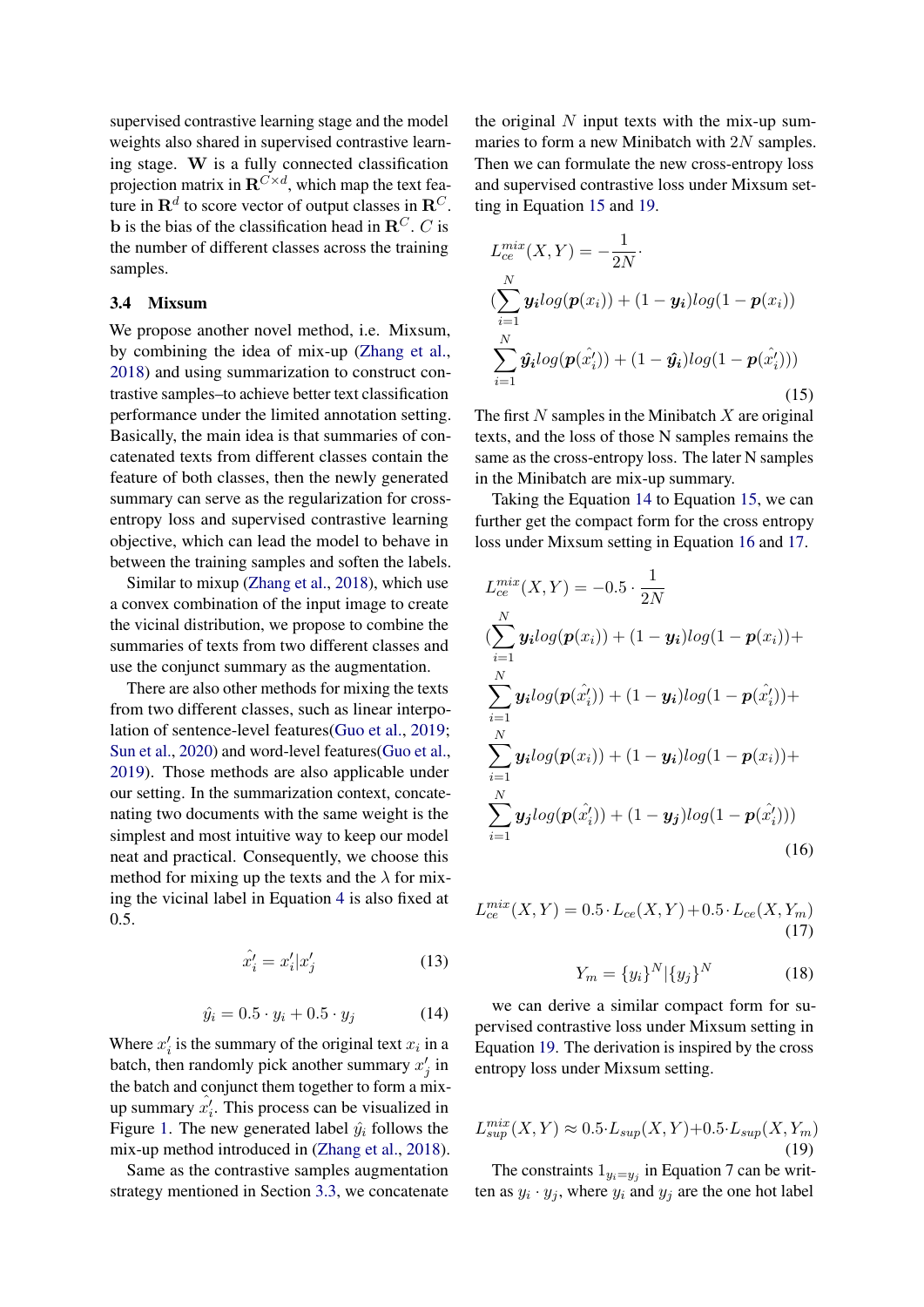vectors. Then in the Mixsum setting, each mixed label  $y_i^{mix}$  is obtained by  $0.5 \cdot y_i + 0.5 \cdot y_i^m$ , where  $y_i \in Y$  and  $y_i^m \in Y_m$ . Thus, by expanding the LHS of Equation [19,](#page-4-1) we can replace the constraints  $1_{y_i^{mix}=y_j^{mix}}$  with  $y_i^{mix} \cdot y_j^{mix}$ , which is

$$
(0.5 \cdot y_i + 0.5 \cdot y_i^m) \cdot (0.5 \cdot y_j + 0.5 \cdot y_j^m) \tag{20}
$$

Expanding Equation [20,](#page-5-0) we can get

$$
0.25(y_i \cdot y_j + y_i \cdot y_j^m + y_i^m \cdot y_j + y_i^m \cdot y_j^m) (21)
$$

But Equation [21](#page-5-1) is too complex for computation and also not neat, so we decided to do an approximation–using  $y_i \cdot y_j + y_i^m \cdot y_j^m$  to approximate  $y_i \cdot y_j^m + y_i^m \cdot y_j$ . Then we can get

$$
y_i^{mix} \cdot y_j^{mix} \approx 0.5(y_i \cdot y_j + y_i^m \cdot y_j^m) \approx 0.5(1_{y_i = y_j} + 1_{y_i^m = y_j^m})
$$
 (22)

Benefit of doing this approximation is that it can reduce the complexity and make final form neat, and we commit that this approximation inevitably will lose some information.

Minimizing Equation [19](#page-4-1) is sufficient to achieve the goal–pull the representation of Mixsum sample "in between" the representation of class  $y_j$  and  $y_i$ .

Finally, combining the cross-entropy loss and supervised contrastive loss under the Mixsum setting, we can get the final objective in Equation [23.](#page-5-2)

$$
L^{mix}(X,Y) = \lambda L_{ce}^{mix}(X,Y) + (1-\lambda)L_{sup}^{mix}(X,Y)
$$
\n(23)

### <span id="page-5-8"></span>4 Experiments

# 4.1 Datasets

We use Amazon-5, Yelp-5, AG News and IMDb text classification datasets for benchmarking, and the dataset splits are obtained from [Zhang et al.](#page-9-12) [\(2015\)](#page-9-12).

In order to demonstrate the effectiveness of the proposed methods under the limited annotation setting, we randomly sample ten subsets using ten different random seeds from each of Amazon-5, Yelp-5, AG-News and IMDb for each experiment, each subset contains 80 training samples and 1000 test samples. The statistics of sampled datasets is shown in Table [1.](#page-5-3)

#### <span id="page-5-7"></span>4.2 Experimental Setting

For all the experiments, we test the proposed methods using several pretrained transformer models as backbone text-feature encoders including

<span id="page-5-3"></span>

| Dataset             | Train set | Test set | $\#Class$ |
|---------------------|-----------|----------|-----------|
| Amazon $(S)$        | 80        | 1000     | 5         |
| Yelp(S)             | 80        | 1000     | 5         |
| $AG\text{-}News(S)$ | 80        | 1000     |           |
| IMDb(S)             | 80        | 1000     | 2         |

<span id="page-5-1"></span><span id="page-5-0"></span>Table 1: Dataset statistics. (S) denotes the dataset sampled with small number of train samples.

Roberta-base model[\(Liu et al.,](#page-9-7) [2019\)](#page-9-7), and Bertbase model[\(Devlin et al.,](#page-8-0) [2019\)](#page-8-0). As for the pooling strategy of the backbone encoder, we simply use the feature of [CLS] token as the sentence feature, which is commonly used as the text feature for text classification. Adam optimizer [\(Kingma and](#page-9-15) [Ba,](#page-9-15) [2015\)](#page-9-15) is used for optimization. The maximum learning rate is set to  $1e - 5$ , and the learning rate is decayed linearly with warm-up steps. The batch size is set to 8. We set the trade-off parameter  $\lambda$ to 0.9 for experiment involving  $L_{sun}$ , since 0.9 is the optimal trade-off parameter between supervised contrastive loss and cross-entropy loss when using Back-Translation for augmentation according to [Gunel et al.](#page-9-6) [\(2020\)](#page-9-6).

<span id="page-5-2"></span>The summarization method we used for creating contrastive samples is PreSumm [\(Liu and Lap](#page-9-10)[ata,](#page-9-10) [2019\)](#page-9-10), which is available on github<sup>[1](#page-5-4)</sup>, and we also use the Text-Rank algorithm for replacement when junk outputs are generated by PreSumm. It's inevitable for abstractive summarization methods like PreSumm to generate some junk outputs when certain input texts are given, and only a few junk outputs will be generated. Text-Rank is an extractive summarization method, which generates summaries by extracting existing sentences in the texts.

All of our code and datasets are available on the github repository<sup>[2](#page-5-5)</sup>.

#### <span id="page-5-6"></span>4.3 Baselines

In order to testify the effectiveness of creating contrastive samples using summarization, we compare the proposed data augmentation strategy with Back-Translation[\(Edunov et al.,](#page-8-5) [2018\)](#page-8-5). Back-Translation is a common data augmentation strategy for contrastive learning in NLP[\(Fang et al.,](#page-8-3) [2020\)](#page-8-3). We first translate the training samples in English to Chinese and then translate back the Chinese texts to English using Google Translate.

<span id="page-5-5"></span><span id="page-5-4"></span><sup>1</sup><https://github.com/nlpyang/PreSumm> <sup>2</sup>[https://github.com/ChesterDu/](https://github.com/ChesterDu/Contrastive_summary) [Contrastive\\_summary](https://github.com/ChesterDu/Contrastive_summary)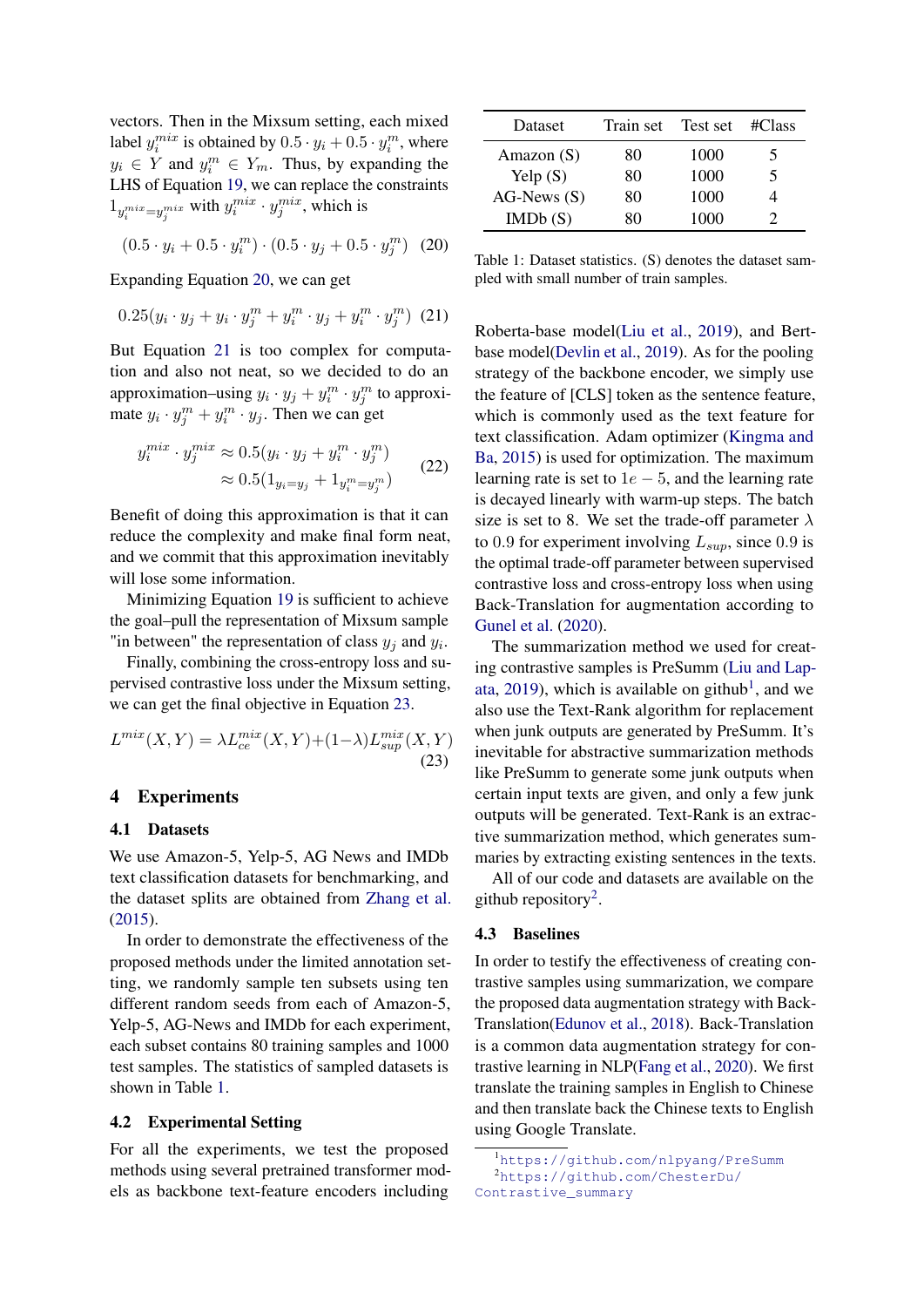We also conduct an ablation experiment under a setting that does not use summarization as contrastive samples. Under this setting, we simply remove the augmented samples in the data batch and only use original samples in the batch. The objective function under this setting only consists of cross-entropy loss and supervised contrastive loss of original samples.

# 4.4 Results

All the experiment results reported are the average results of repeating experiments with ten different random seeds. The experiment settings for producing all the results are introduced in Section [4.3](#page-5-6) and [4.2.](#page-5-7)

# 4.4.1 Comparison to Baseline

<span id="page-6-0"></span>

| Methods             | Bert | Roberta |
|---------------------|------|---------|
| Amazon(S)           |      |         |
| <b>BT</b>           | 31.6 | 28.7    |
| Sum                 | 33.4 | 30.0    |
| Mixsum              | 34.1 | 35.2    |
| $\text{Yelp}(S)$    |      |         |
| <b>BT</b>           | 36.4 | 35.7    |
| Sum                 | 38.2 | 39.0    |
| Mixsum              | 38.9 | 42.0    |
| $AG\text{-}News(S)$ |      |         |
| <b>BT</b>           | 81.9 | 74.5    |
| Sum                 | 82.3 | 76.2    |
| Mixsum              | 83.7 | 76.5    |
| IMDb(S)             |      |         |
| BT                  | 74.5 | 85.6    |
| Sum                 | 75.1 | 87.3    |
| Mixsum              | 76.6 | 87.7    |

Table 2: Comparison to Back-Translation baseline. BT denotes the setting that using Back-Translation to create contrastive samples. Sum denotes the setting that using summarization to create contrastive samples proposed by us. Mixsum denotes the setting that using Mixsum for supervised contrastive learning.

We have two findings from the experiment results in Table [2.](#page-6-0) First, the proposed contrastive samples generation technique, i.e. summarization, outperforms the Back-Translation method[\(Edunov](#page-8-5) [et al.,](#page-8-5) [2018\)](#page-8-5) under limited annotation setting on all four datasets. Second, the proposed Mixsum method can further improve the performance of

using summarization for contrastive samples generation(Sum).

#### <span id="page-6-3"></span>4.4.2 Ablation Study

In order to demonstrate the effectiveness of the proposed two methods, we conduct ablation experiments on Amazon(S), Yelp(S), AG-News(S) and IMDb(S) to see the classification accuracy gain of each methods. The results are shown in Table [3,](#page-6-1) [4,](#page-6-2) [5](#page-7-0) and [6.](#page-7-1)  $L_{ce}$  represents the setting that only use cross entropy loss and without any data augmentation.  $L_{ce} + L_{sup}(N)$  represents the setting that do not use summarization as contrastive samples, and only use original samples for supervised contrastive learning. Under this setting, we can simply remove the augmented samples in the data batch and only use original samples in the minibatch.  $L_{ce} + L_{sup}(Sum)$  represents the setting that uses summarization to create contrastive samples, which is introduced in Section [3.3.](#page-2-3)  $L_{ce} + L_{sun}(Sum + BT)$  represents the setting that combine summarization and Back-Translation together for contrastive samples generation.  $L_{ce}^{mix} + L_{sup}^{mix}$  is the setting that uses Mixsum introduced in Section [3.4](#page-4-5) for supervised contrastive learning.

<span id="page-6-1"></span>

| Methods                      | <b>Bert</b> | Roberta |
|------------------------------|-------------|---------|
| $L_{ce}$                     | 30.5        | 29.1    |
| $L_{ce} + L_{sup}(N)$        | 31.5        | 28.0    |
| $L_{ce} + L_{sup}(Sum)$      | 32.5        | 30.0    |
| $L_{ce} + L_{sup}(Sum + BT)$ | 29.1        | 25.3    |
| $L_{ce}^{mix}+L_{sup}^{mix}$ | 34.1        | 35.2    |

Table 3: Ablation Results on Amazon(S),.

<span id="page-6-2"></span>

| Methods                        | <b>Bert</b> | Roberta |
|--------------------------------|-------------|---------|
| $L_{ce}$                       | 34.1        | 35.9    |
| $L_{ce} + L_{sup}(N)$          | 34.9        | 36.7    |
| $L_{ce} + L_{sup}(Sum)$        | 38.2        | 39.0    |
| $L_{ce} + L_{sup}(Sum + BT)$   | 34.6        | 37.1    |
| $L_{ce}^{mix} + L_{sup}^{mix}$ | 38.9        | 42.0    |

Table 4: Ablation Results on Yelp(S).

We have four findings from the Ablation Results.

• The proposed summarization method can significantly increase the performance, and the average performance gain is 2.61% across all datasets and models compared to  $L_{ce}$  setting.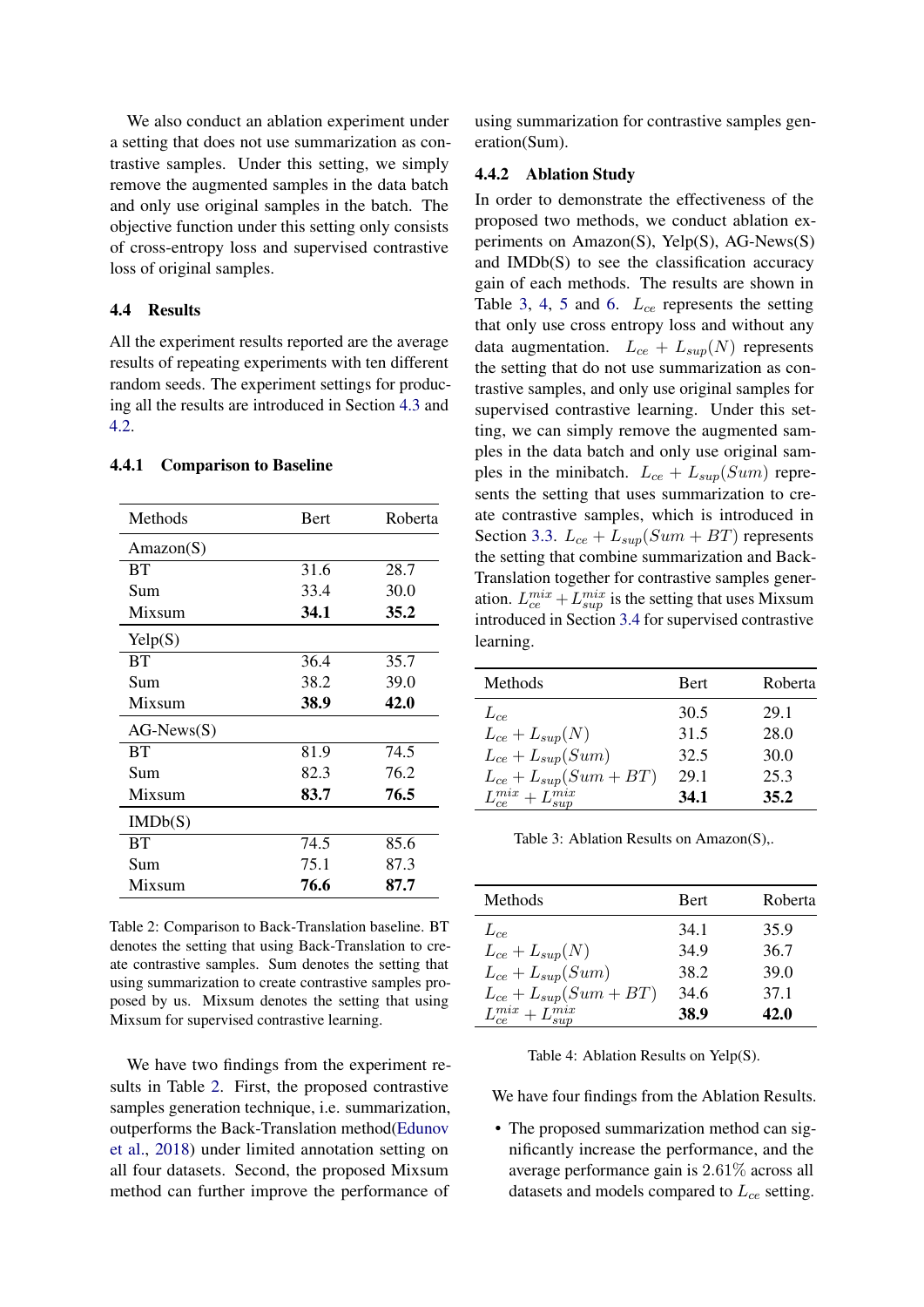<span id="page-7-0"></span>

| Methods                      | <b>Bert</b> | Roberta |
|------------------------------|-------------|---------|
| $L_{ce}$                     | 79.9        | 74.2    |
| $L_{ce} + L_{sup}(N)$        | 80.1        | 70.7    |
| $L_{ce} + L_{sup}(Sum)$      | 82.3        | 76.2    |
| $L_{ce} + L_{sup}(Sum + BT)$ | 81.5        | 74.3    |
| $L_{ce}^{mix}+L_{sun}^{mix}$ | 83.7        | 76.5    |

Table 5: Ablation Results on AG-News(S).

<span id="page-7-1"></span>

| Methods                        | Bert | Roberta |
|--------------------------------|------|---------|
| $L_{ce}$                       | 72.2 | 83.8    |
| $L_{ce} + L_{sup}(N)$          | 72.9 | 85.6    |
| $L_{ce} + L_{sup}(Sum)$        | 75.1 | 87.3    |
| $L_{ce} + L_{sup}(Sum + BT)$   | 71.4 | 86.2    |
| $L_{ce}^{mix} + L_{sup}^{mix}$ | 76.6 | 87.7    |

|  | Table 6: Ablation Results on IMDb(S). |  |  |  |  |
|--|---------------------------------------|--|--|--|--|
|--|---------------------------------------|--|--|--|--|

- The proposed Mixsum method can further improve the performance of the classifier. The average performance gain compared to  $L_{ce}$ setting is 4.38%, and the average performance gain compared to the summarization method is 1.7%.
- Supervised contrastive learning without any augmented contrastive samples may or may not increase the classifier performance, the average performance gain is 0.0875% across all datasets and models. Sometimes it would even decrease the performance of classifier.
- Combining Sum and BT samples together can not outperforms the setting that only use one of them.

### 4.4.3 Sensitive analysis

In order to investigate how the number of training examples impacts the performance of the proposed methods, we report the test accuracy on datasets with 800 and 6500 training examples. The tradeoff parameter  $\lambda$  is set to 0.99. We only conduct the experiment using the Roberta-base model for convenience since we think that the results obtained from Roberta are representative enough according to Ablation Results. The results is shown in Table [7](#page-7-2) and [8.](#page-7-3)

We observe that when the number of training samples increases, Mixsum still can achieve better performance in those three datasets compared to ablation methods. However, compared to results

<span id="page-7-2"></span>

| Methods                                              |      | $Amazon(M)$ Yelp(M) $AG(M)$ |      |
|------------------------------------------------------|------|-----------------------------|------|
| $L_{ce}$                                             | 57.4 | 57.8                        | 87.7 |
| $L_{ce} + L_{sup}(N)$                                | 57.6 | 57.4                        | 87.4 |
|                                                      | 56.7 | 58.1                        | 87.4 |
| $L_{ce} + L_{sup}$<br>$L_{ce}^{mix} + L_{sup}^{mix}$ | 58.1 | 58.2                        | 88.8 |

Table 7: Test Accuracy on datasets with 800 training examples. (M) denotes the dataset sampled with 800 train samples.

<span id="page-7-3"></span>

| Methods                        | $Amazon(L)$ Yelp $(L)$ AG $(L)$ |      |      |
|--------------------------------|---------------------------------|------|------|
| $L_{ce}$                       | 84.8                            | 61.0 | 95.9 |
| $L_{ce} + L_{sup}(N)$          | 84.6                            | 59.8 | 95.9 |
| $L_{ce} + L_{sup}(Sum)$        | 84.8                            | 60.4 | 95.7 |
| $L_{ce}^{mix} + L_{sup}^{mix}$ | 84.0                            | 60.6 | 96.3 |

Table 8: Test Accuracy on datasets with 6500 training examples (L) denotes the dataset sampled with 6500 train samples.

when the number of training samples is only 80 in Section [4.4.2,](#page-6-3) we find that performance improvement of the proposed two methods is much smaller. When the number of training samples increases to 6500, the performance of the proposed methods even lower than the ablation setting. Combining results from Section [4.4.2,](#page-6-3) it's reasonable to infer that the proposed methods are beneficial under the limited annotation scenario, but they may not necessary when the number of training samples get larger.

In order to investigate how summarization methods will impact the performance of the proposed methods, we replace the original abstractive summarization method–PreSumm[\(Liu and La](#page-9-10)[pata,](#page-9-10) [2019\)](#page-9-10) with extractive summarization method– TextRank. TextRank algorithm will rank the relative importance of the sentences in a text and select the most important sentence as the text summary. We report the test accuracy of using TextRank for text summarization in Table [9.](#page-7-4)

<span id="page-7-4"></span>

| Methods                        | Amazon(S) Yelp(S) $AG(S)$ |      |      |
|--------------------------------|---------------------------|------|------|
| $L_{ce}$                       | 29.1                      | 35.9 | 74.2 |
| $L_{ce} + L_{sup}(N)$          | 28.0                      | 36.7 | 70.7 |
| $L_{ce} + L_{sup}(Sum)$        | 26.7                      | 38.5 | 75.7 |
| $L_{ce}^{mix} + L_{sup}^{mix}$ | 29.6                      | 41.2 | 76.2 |

Table 9: Text Accuracy on datasets by using extractive summarization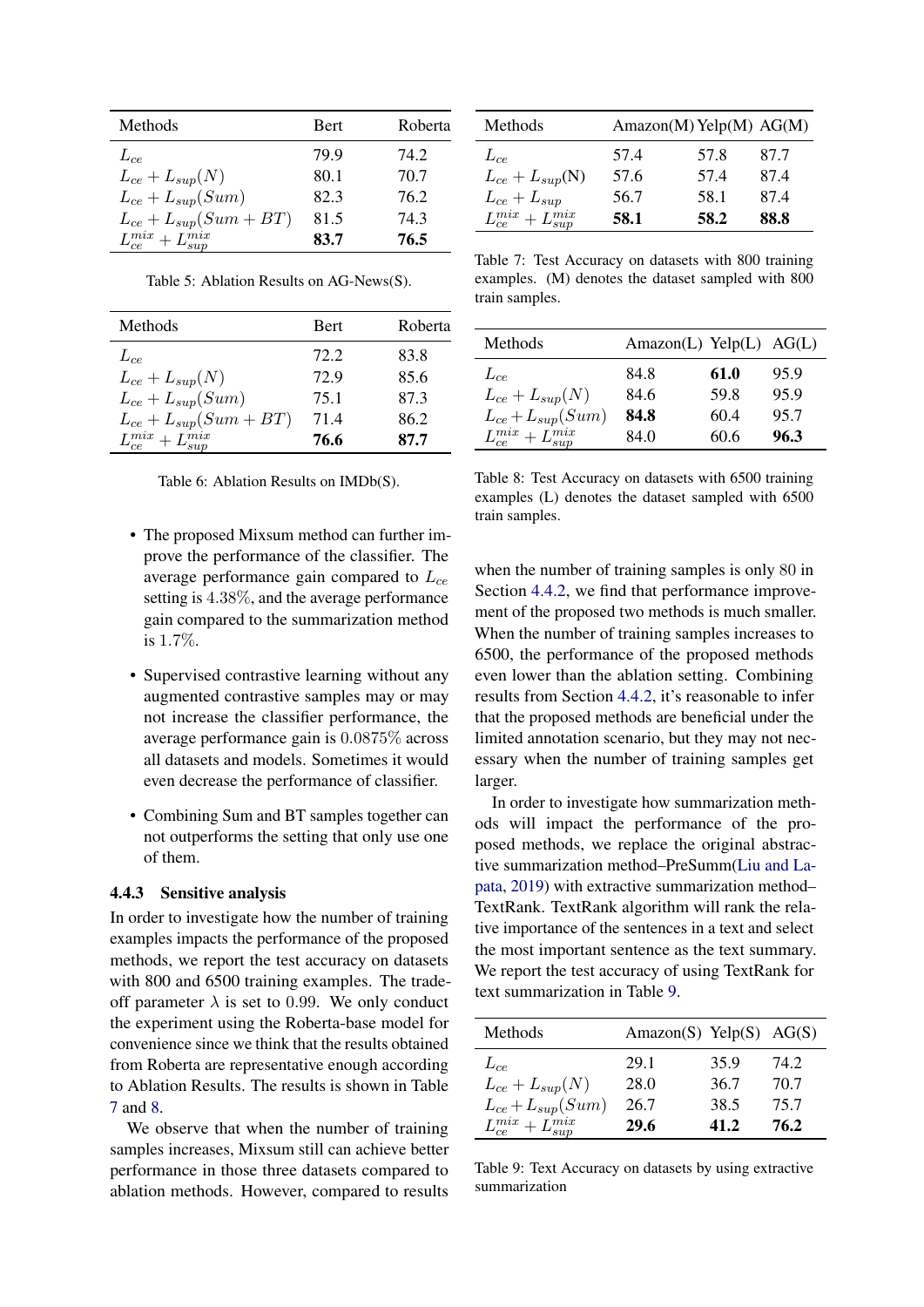With this alternative summarization system, the performance of the proposed mix-sum regularization methods is not as good as using PreSumm. We think that it is the limitation of the extractive summarization that leads to the performance drop because extractive summarization can only create summaries from original texts and will bring more information loss compared to abstractive summarization. Besides, the performance of the proposed Mixsum regularization still outperforms other ablation models, which proved the generalization ability of the proposed Mixsum method over different summarization methods.

Furthermore, we also investigated effect of using different texts mixing methods. [Sun et al.](#page-9-14) [\(2020\)](#page-9-14) propose to mix the texts by linearly interpolating sentence-level features of texts. The sentence-level features are encoded by a pre-trained transformer model, like BERT and Roberta. We replace our texts mixing methods with the linear interpolation of sentence-level feature as introduced by [Sun et al.](#page-9-14) [\(2020\)](#page-9-14), and keep all other settings same as Mixsum introduced in Section [3](#page-2-4) and [4.](#page-5-8) The results are shown in Table [10.](#page-8-6) All the experiment are repeated with 10 different random seeds.

<span id="page-8-6"></span>

| Methods      | Amazon(S) Yelp(S) $AG(S)$ |      |      |
|--------------|---------------------------|------|------|
| Sum          | 30.0                      | 39.0 | 76.2 |
| Mixsum(Ours) | 35.2                      | 42.0 | 76.5 |
| Mixsum(LISF) | 32.5                      | 411  | 77.3 |

Table 10: Comparison of using linear interpolation of sentence-level feature(LISF) as texts mixing methods with concatenation of summary texts(Ours).

We observe that replacing our texts mixing methods with LISF still can achieve similar results and outperforms the Sum setting. Thus, we believe that other different sentence mixing methods can also be adopted in Mixsum framework.

### 5 Conclusion

We proposed a novel data augmentation technique for constructing contrastive samples in supervised contrastive learning–summarization. Besides, we also proposed a Mixsum method based on using summarization to construct the contrastive samples. We demonstrate the effectiveness of the proposed two new techniques on text classification task under the limited annotation setting. The experiment results on four datasets show that Mixsum and using summarization as contrastive samples can improve the performance of text classification under the limited annotations setting. Besides, We show that the proposed Mixsum methods can be generalized to different summarization methods and text mixing methods.

Our work also opens up several possibilities for future work, since using summarization to construct contrastive samples has shown the effectiveness in supervised contrastive learning. We may investigate whether using summarization as data augmentation can improve unsupervised text classification [\(Wu et al.,](#page-9-16) [2018\)](#page-9-16), and the robustness and performance of other NLP applications like question answering, commonsense reasoning and semantic code retrieval[\(Ling et al.,](#page-9-17) [2021b,](#page-9-17)[a\)](#page-9-18).

#### References

- <span id="page-8-4"></span>Olivier Chapelle, Jason Weston, Léon Bottou, and Vladimir Vapnik. 2001. [Vicinal risk minimization.](https://proceedings.neurips.cc/paper/2000/file/ba9a56ce0a9bfa26e8ed9e10b2cc8f46-Paper.pdf) In *Advances in Neural Information Processing Systems*, volume 13, pages 416–422. MIT Press.
- <span id="page-8-2"></span>Ting Chen, Simon Kornblith, Mohammad Norouzi, and Geoffrey Hinton. 2020. [A simple framework](http://proceedings.mlr.press/v119/chen20j.html) [for contrastive learning of visual representations.](http://proceedings.mlr.press/v119/chen20j.html) In *Proceedings of the 37th International Conference on Machine Learning*, volume 119 of *Proceedings of Machine Learning Research*, pages 1597–1607. PMLR.
- <span id="page-8-0"></span>Jacob Devlin, Ming-Wei Chang, Kenton Lee, and Kristina Toutanova. 2019. [BERT: Pre-training of](https://doi.org/10.18653/v1/N19-1423) [deep bidirectional transformers for language under](https://doi.org/10.18653/v1/N19-1423)[standing.](https://doi.org/10.18653/v1/N19-1423) In *Proceedings of the 2019 Conference of the North American Chapter of the Association for Computational Linguistics: Human Language Technologies, Volume 1 (Long and Short Papers)*, pages 4171–4186, Minneapolis, Minnesota. Association for Computational Linguistics.
- <span id="page-8-5"></span>Sergey Edunov, Myle Ott, Michael Auli, and David Grangier. 2018. [Understanding back-translation at](https://doi.org/10.18653/v1/D18-1045) [scale.](https://doi.org/10.18653/v1/D18-1045) In *Proceedings of the 2018 Conference on Empirical Methods in Natural Language Processing*, pages 489–500, Brussels, Belgium. Association for Computational Linguistics.
- <span id="page-8-3"></span>Hongchao Fang, Sicheng Wang, Meng Zhou, Jiayuan Ding, and Pengtao Xie. 2020. [CERT: Con](http://arxiv.org/abs/2005.12766)[trastive Self-supervised Learning for Language Un](http://arxiv.org/abs/2005.12766)[derstanding.](http://arxiv.org/abs/2005.12766) *arXiv:2005.12766 [cs, stat]*. ArXiv: 2005.12766.
- <span id="page-8-1"></span>Spyros Gidaris, Andrei Bursuc, Nikos Komodakis, Patrick Pérez, and Matthieu Cord. 2019. Boosting few-shot visual learning with self-supervision. In *Proceedings of the IEEE/CVF International Conference on Computer Vision*, pages 8059–8068.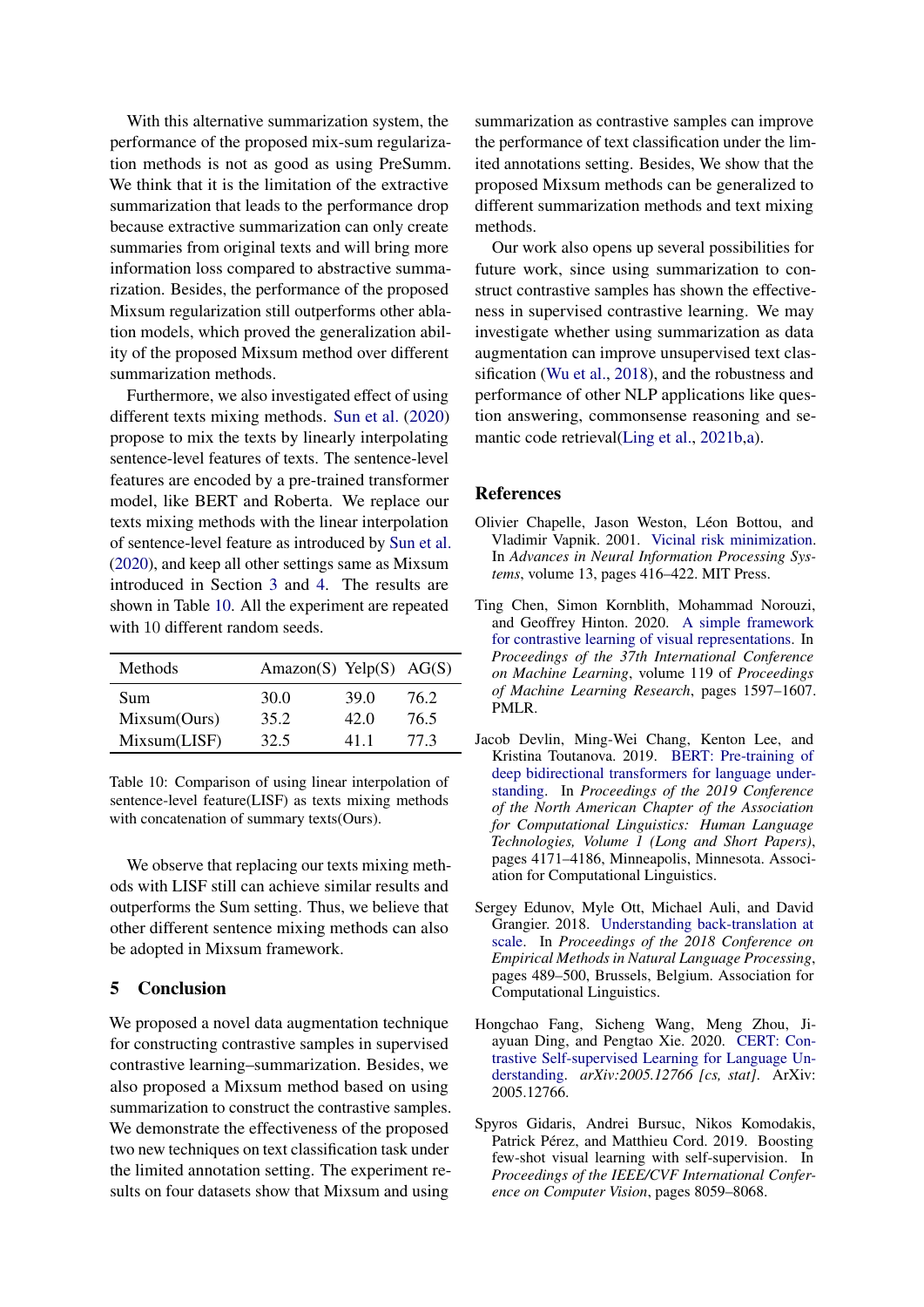- <span id="page-9-6"></span>Beliz Gunel, Jingfei Du, Alexis Conneau, and Ves Stoyanov. 2020. [Supervised contrastive learning](http://arxiv.org/abs/2011.01403) [for pre-trained language model fine-tuning.](http://arxiv.org/abs/2011.01403) *CoRR*, abs/2011.01403.
- <span id="page-9-13"></span>Hongyu Guo, Yongyi Mao, and Richong Zhang. 2019. [Augmenting data with mixup for sentence classifica](http://arxiv.org/abs/1905.08941)[tion: An empirical study.](http://arxiv.org/abs/1905.08941)
- <span id="page-9-2"></span>Kaiming He, Haoqi Fan, Yuxin Wu, Saining Xie, and Ross Girshick. 2020. Momentum contrast for unsupervised visual representation learning. In *Proceedings of the IEEE/CVF Conference on Computer Vision and Pattern Recognition*, pages 9729–9738.
- <span id="page-9-5"></span>Prannay Khosla, Piotr Teterwak, Chen Wang, Aaron Sarna, Yonglong Tian, Phillip Isola, Aaron Maschinot, Ce Liu, and Dilip Krishnan. 2020. [Su](https://proceedings.neurips.cc/paper/2020/file/d89a66c7c80a29b1bdbab0f2a1a94af8-Paper.pdf)[pervised contrastive learning.](https://proceedings.neurips.cc/paper/2020/file/d89a66c7c80a29b1bdbab0f2a1a94af8-Paper.pdf) In *Advances in Neural Information Processing Systems*, volume 33, pages 18661–18673. Curran Associates, Inc.
- <span id="page-9-9"></span>Sungnyun Kim, Gihun Lee, Sangmin Bae, and Se-Young Yun. 2020. [MixCo: Mix-up Con](http://arxiv.org/abs/2010.06300)[trastive Learning for Visual Representation.](http://arxiv.org/abs/2010.06300) *arXiv:2010.06300 [cs]*. ArXiv: 2010.06300.
- <span id="page-9-15"></span>Diederik P. Kingma and Jimmy Ba. 2015. [Adam: A](http://arxiv.org/abs/1412.6980) [method for stochastic optimization.](http://arxiv.org/abs/1412.6980) In *3rd International Conference on Learning Representations, ICLR 2015, San Diego, CA, USA, May 7-9, 2015, Conference Track Proceedings*.
- <span id="page-9-4"></span>Tassilo Klein and Moin Nabi. 2020. [Contrastive self](https://doi.org/10.18653/v1/2020.acl-main.671)[supervised learning for commonsense reasoning.](https://doi.org/10.18653/v1/2020.acl-main.671) In *Proceedings of the 58th Annual Meeting of the Association for Computational Linguistics*, pages 7517– 7523, Online. Association for Computational Linguistics.
- <span id="page-9-18"></span>Xiang Ling, Lingfei Wu, Saizhuo Wang, Tengfei Ma, Fangli Xu, Alex X Liu, Chunming Wu, and Shouling Ji. 2021a. Multilevel graph matching networks for deep graph similarity learning. *IEEE Transactions on Neural Networks and Learning Systems (TNNLS)*.
- <span id="page-9-17"></span>Xiang Ling, Lingfei Wu, Saizhuo Wang, Gaoning Pan, Tengfei Ma, Fangli Xu, Alex X Liu, Chunming Wu, and Shouling Ji. 2021b. Deep graph matching and searching for semantic code retrieval. *ACM Transactions on Knowledge Discovery from Data (TKDD)*, 15(5):1–21.
- <span id="page-9-10"></span>Yang Liu and Mirella Lapata. 2019. [Text summariza](https://doi.org/10.18653/v1/D19-1387)[tion with pretrained encoders.](https://doi.org/10.18653/v1/D19-1387) In *Proceedings of the 2019 Conference on Empirical Methods in Natural Language Processing and the 9th International Joint Conference on Natural Language Processing (EMNLP-IJCNLP)*, pages 3730–3740, Hong Kong, China. Association for Computational Linguistics.
- <span id="page-9-7"></span>Yinhan Liu, Myle Ott, Naman Goyal, Jingfei Du, Mandar Joshi, Danqi Chen, Omer Levy, Mike Lewis, Luke Zettlemoyer, and Veselin Stoyanov. 2019. [Roberta: A robustly optimized BERT pretraining ap](http://arxiv.org/abs/1907.11692)[proach.](http://arxiv.org/abs/1907.11692) *CoRR*, abs/1907.11692.
- <span id="page-9-1"></span>Jong-Chyi Su, Subhransu Maji, and Bharath Hariharan. 2020. When does self-supervision improve few-shot learning? In *European Conference on Computer Vision*, pages 645–666. Springer.
- <span id="page-9-14"></span>Lichao Sun, Congying Xia, Wenpeng Yin, Tingting Liang, Philip Yu, and Lifang He. 2020. [Mixup](https://doi.org/10.18653/v1/2020.coling-main.305)[transformer: Dynamic data augmentation for NLP](https://doi.org/10.18653/v1/2020.coling-main.305) [tasks.](https://doi.org/10.18653/v1/2020.coling-main.305) In *Proceedings of the 28th International Conference on Computational Linguistics*, pages 3436– 3440, Barcelona, Spain (Online). International Committee on Computational Linguistics.
- <span id="page-9-8"></span>V. N. Vapnik. 1999. [An overview of statistical learn](https://doi.org/10.1109/72.788640)[ing theory.](https://doi.org/10.1109/72.788640) *IEEE Transactions on Neural Networks*, 10(5):988–999.
- <span id="page-9-16"></span>Lingfei Wu, Ian EH Yen, Kun Xu, Fangli Xu, Avinash Balakrishnan, Pin-Yu Chen, Pradeep Ravikumar, and Michael J Witbrock. 2018. Word mover's embedding: From word2vec to document embedding. In *2018 Conference on Empirical Methods in Natural Language Processing (EMNLP 2018)*.
- <span id="page-9-11"></span>Zhilin Yang, Zihang Dai, Yiming Yang, Jaime Carbonell, Russ R Salakhutdinov, and Quoc V Le. 2019. [Xlnet: Generalized autoregressive pretraining for](https://proceedings.neurips.cc/paper/2019/file/dc6a7e655d7e5840e66733e9ee67cc69-Paper.pdf) [language understanding.](https://proceedings.neurips.cc/paper/2019/file/dc6a7e655d7e5840e66733e9ee67cc69-Paper.pdf) In *Advances in Neural Information Processing Systems*, volume 32. Curran Associates, Inc.
- <span id="page-9-3"></span>Hongyi Zhang, Moustapha Cissé, Yann N. Dauphin, and David Lopez-Paz. 2018. [mixup: Beyond empir](https://openreview.net/forum?id=r1Ddp1-Rb)[ical risk minimization.](https://openreview.net/forum?id=r1Ddp1-Rb) In *6th International Conference on Learning Representations, ICLR 2018, Vancouver, BC, Canada, April 30 - May 3, 2018, Conference Track Proceedings*. OpenReview.net.
- <span id="page-9-0"></span>Tianyi Zhang, Felix Wu, Arzoo Katiyar, Kilian Q Weinberger, and Yoav Artzi. 2021. Revisiting fewsample bert fine-tuning. *International Conference on Learning Representations (ICLR)*.
- <span id="page-9-12"></span>Xiang Zhang, Junbo Zhao, and Yann LeCun. 2015. Character-level convolutional networks for text classification. In *Advances in neural information processing systems*, pages 649–657.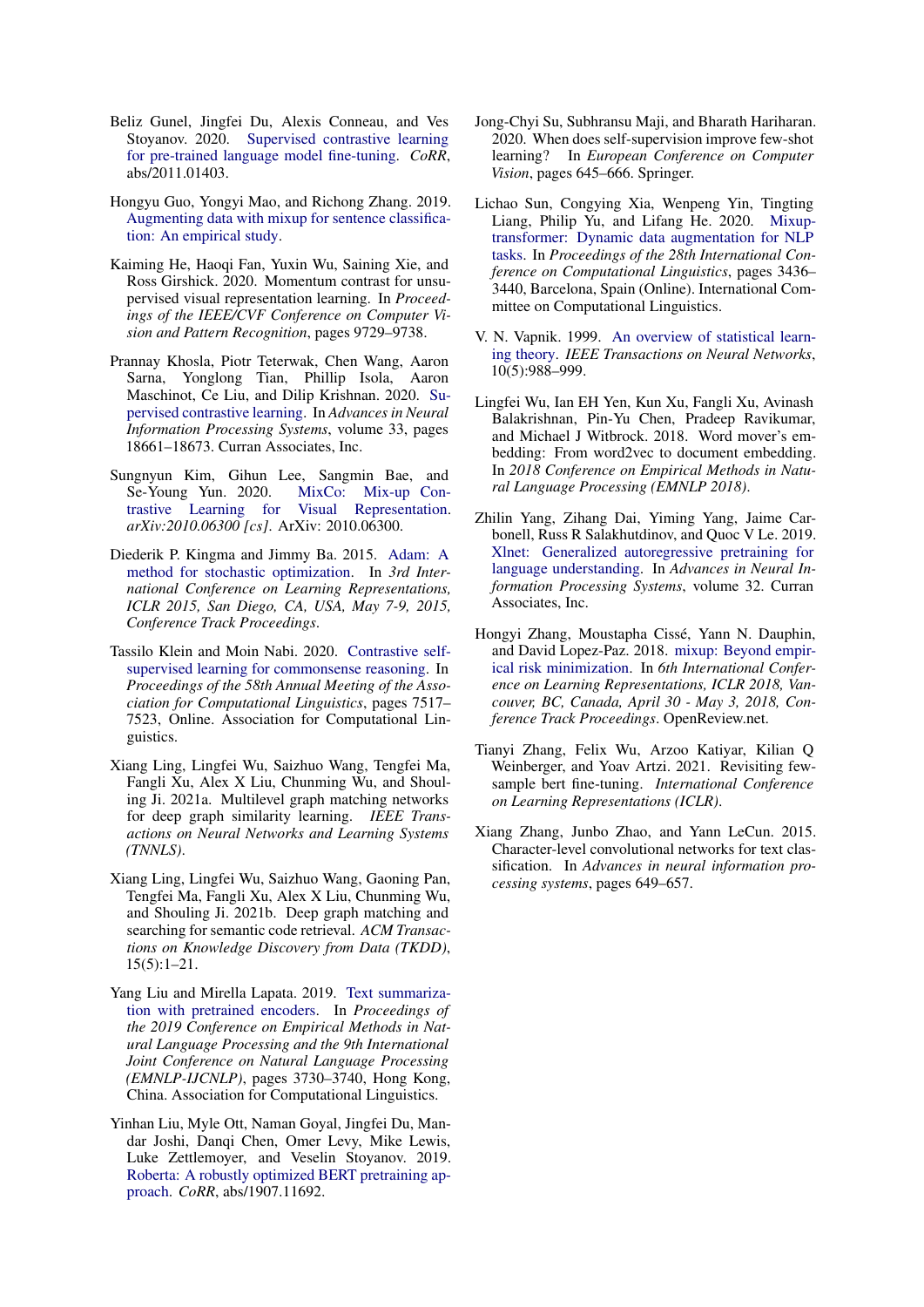# A Pseudo-code

Pseudo-code of using summaries for supervised contrastive learning, mentioned in Section [3.3.](#page-2-3)

Algorithm 1 Pseudo-code of Sum

**Require:** Initialize the backbon encoder f, classification head  $proj$  and mlp head  $mlp$ . Trade off parameter  $\lambda$ . for sampled minibatch  $\{x_k\}_{k=1}^N$ ,  $\{y_k\}_{k=1}^N$  do for  $k \in \{1, ...N\}$  do  $\hat{x}_{2k} = Summ(x_k)$  // use summarization for augmentation  $z_{2k} = f(\hat{x}_{2k-1})$  // get backbone representation  $s_{2k} = proj(z_{2k-1})$  // project the representation to prediction score  $g_{2k} = mlp(z_{2k-1})$  // Apply MLP head to get feature representation of summary  $g_{2k} = Norm(g_{2k})$  // Normalize the feature vector  $\hat{x}_k = x_k$  // original texts  $z_k = f(\hat{x}_k)$ <br>  $s_k = proj(z_k)$  // project the representation to prediction score  $\frac{1}{2}$  project the representation to prediction score  $g_k = mlp(z_k)$  // Apply MLP head to get feature representation of summary  $g_k = Norm(g_k)$  // Normalize the feature vector  $\hat{y}_{2k} = y_k$  //the label of summary is same as original text  $\hat{y}_k = y_k$ end for  $l_{ce} = CrossEnropy(\{s_k\}_{k=1}^{2N}, \{\hat{y}_k\}_{k=1}^{2N})$ // cross entropy loss of augmented batch  $l_{sup} = SupConLoss(\{g_k\}_{k=1}^{2N}, \{\hat{y}_k\}_{k=1}^{2N})$ // contrastive loss of augmented batch<br>//compute total loss  $L = \lambda l_{ce} + (1 - \lambda) l_{sup}$ Compute  $\nabla_{\theta_f} L$ ,  $\nabla_{\theta_{proj}} L$ ,  $\nabla_{\theta_{mlp}} L$ Update  $f, \text{proj}, \text{mlp}$  to optimize  $L$ 

end for